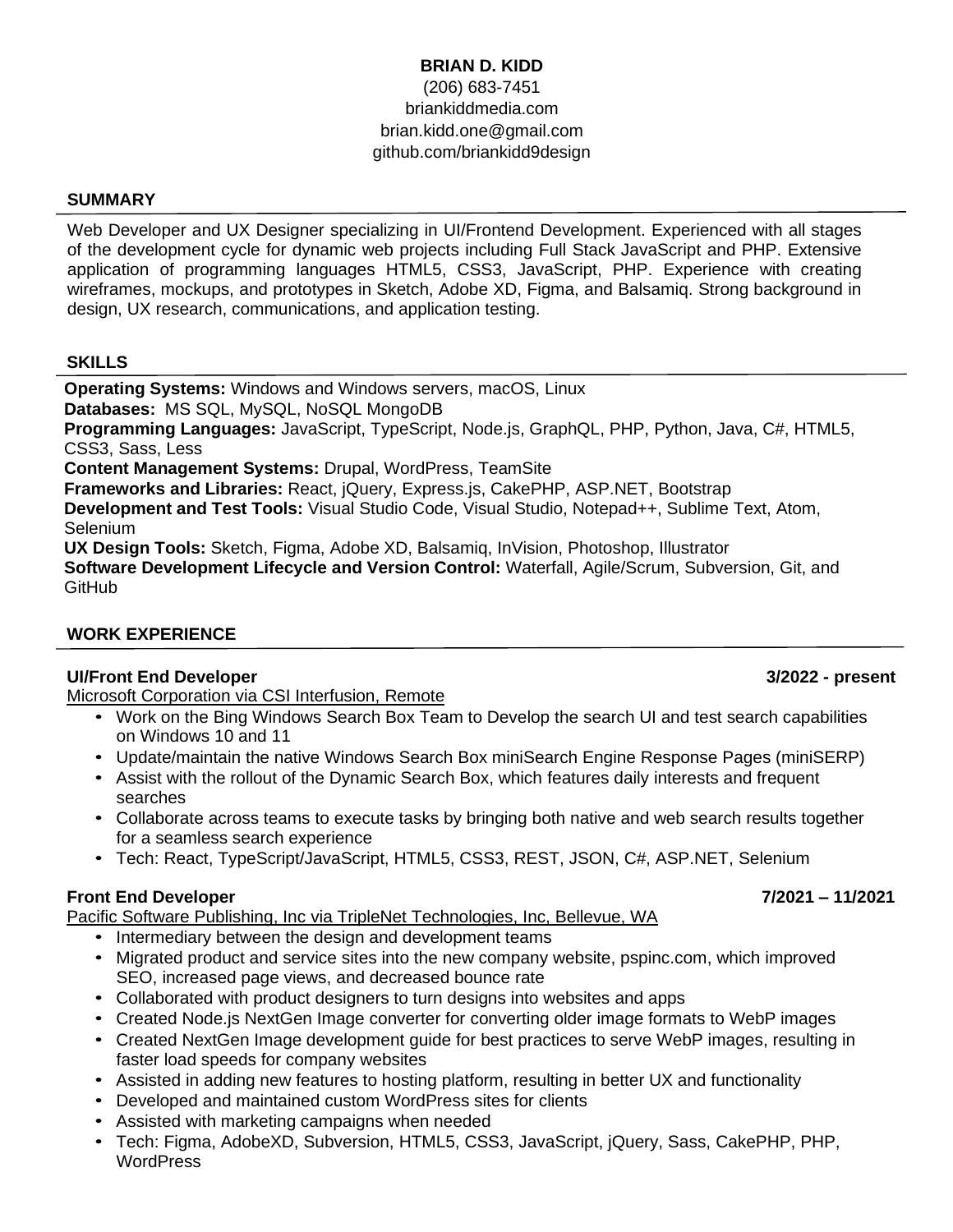# **Front End Developer Front-end Developer 2/2020 – 04/2020**

The Boeing Company via PDS Tech, Inc, Tukwila WA(Laid off due to Covid-19)

- Programmed websites for Boeing and its affiliates and subsidiaries
- Provided web maintenance and support of multiple external and internal Boeing websites
- Developed a new page for the 787 Dreamliner
- Built new pages and sites as part of large sales projects
- Worked in a variety of different environments, from hand-coded HTML/CSS sites to an enterpriselevel CMS
- Participated in the planning, development, and launch of new builds
- Tech: TeamSite CMS, HTML/CSS, Bootstrap, React, Angular, JavaScript, WordPress

# **Web Developer/Web Master 2019 - 2020**

Online Developer Plus, Inc./ondevplus.com, Kirkland, WA

- Worked directly with the founder and CEO to help launch the company by building its website using HTML5, CSS3, Ajax, jQuery, PHP
- Designed and developed company's website as well as made updates upon requests such as code, copy, images, graphic design, and layout
- Built website using the Bootstrap framework for responsive design on all devices
- Customized CSS, including creating media queries for responsive design

# **Partner, Co-Founder and Multimedia Developer 2014 – 2020**

ExoMedia Productions (formerly Kylmyys Media), Kenmore, WA

- Developed and maintained websites for businesses using an array of frameworks and Content Management Systems. Languages used include HTML5, CSS3, JavaScript, and PHP
- Executed branding for businesses including logo design and developing or refining mission **statements**
- Composed and edited website content for clients
- Produced and licensed music for documentaries and film
- Performed music for clients including Chophouse Row and Axis Pioneer Square

### **Tutor for Web Applications Programming 2015 – 2016**

Cascadia College, Bothell, WA

- Assisted students in subjects covered in the Web Applications Programming Technology program (For details use URL: [http://goo.gl/C1vW3B\)](http://goo.gl/C1vW3B))
- Provided tutoring in HTML, CSS3, Java, JavaScript, C#, MySql, Photoshop, and Illustrator
- Offered guidance about using different IDEs in Linux, Mac OS, and Windows operating systems.
- Developed approaches to help students understand complex programming concepts

### **Corporate Communications Specialist 2014 – 2015**

Federal Home Loan Bank of Seattle, Seattle, WA

- Assisted webmaster with design and web content editing
- Composed and edited internal bank news publication
- Assisted the Director of Corporate Relations with the bank's complicated merger
- Researched and assisted in the creation of the bank's Social Media Policy
- Composed press releases, web content, and marketing materials

## **Financial Operations Specialist 2012 – 2013**

Solavei via Aerotek, Bellevue, WA (Telecommunications startup)

- Assisted in Finance and Customer Care to help facilitate the launch of a startup company
- Served as a communications liaison between Customer Care and the Finance Department to increase billing efficiency
- Handled complex account adjustments to ensure reporting accuracy